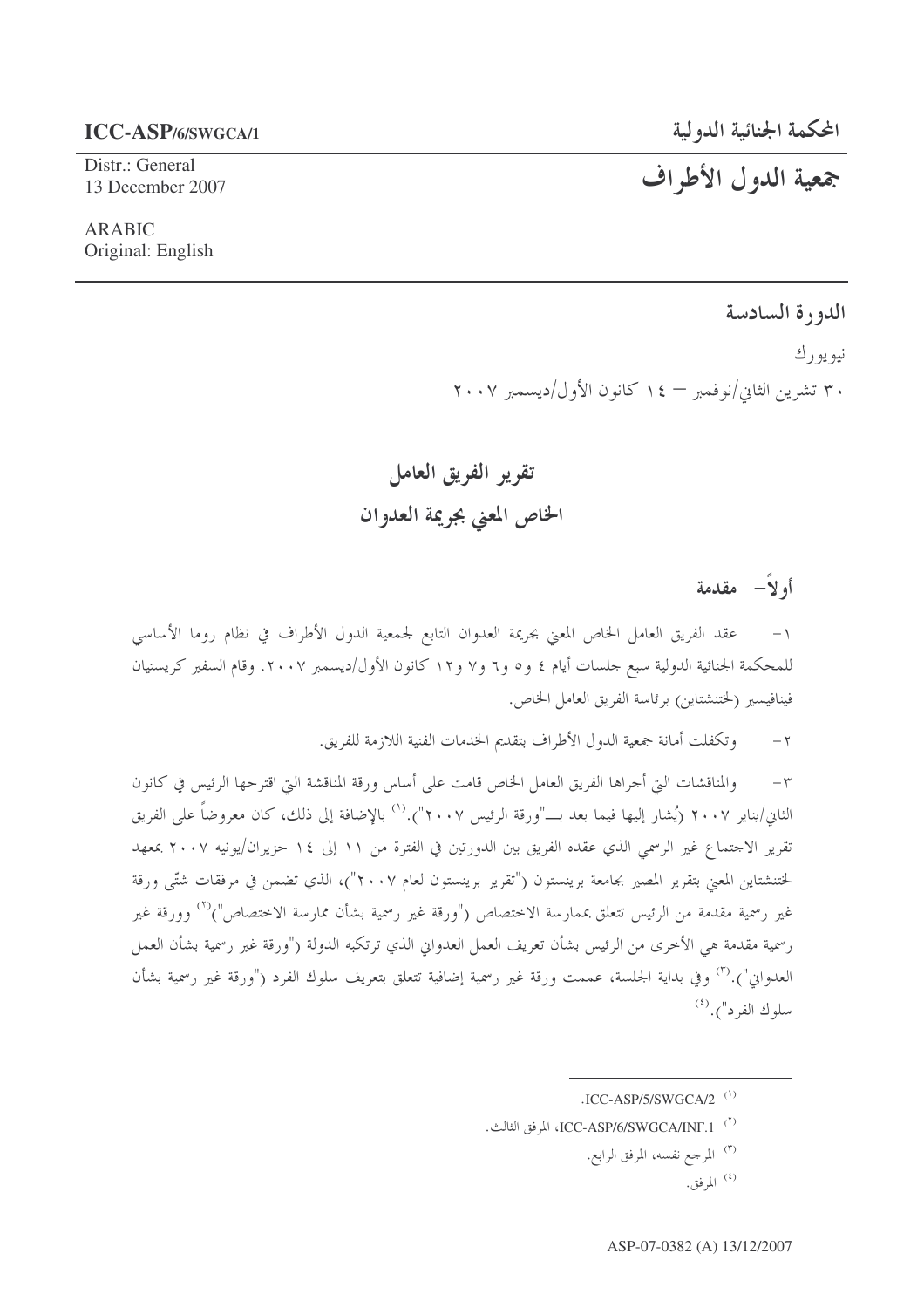وأثناء الجلسة الأولى التي عقدها الفريق، قدم الرئيس تقرير برينستون لعام ٢٠٠٧ فضلاً عن الورقة غير  $-\xi$ الرسمية الجديدة بشأن سلوك الفرد. وذكَّر بأن الفريق كان باب المشاركة فيه مفتوحاً أمام كافة الدول على قدم المساواة، وشجَّع على قيام مناقشة تفاعلية. ودُعيت الوفود المشاركة إلى إبداء وجهات نظرها حول الأجزاء الموضوعية من ورقة الرئيس لعام ٢٠٠٧، التي تمت بلورقما بواسطة ثلاث ورقات غير رسمية مع ترك القضايا المتعلقة بأركان الجريمة جانباً وهي قضايا مدرجة لأغراض الرجوع إليها فحسب. وأعرب الرئيس عن أمله في أن تمكُّنه المناقشة الموضوعية من الخروج بصيغة منقحة لورقة الرئيس لعام ٢٠٠٧ تعكس التقدم الذي تحقق.

٥– ورحَّبت الوفود بالتقدم الذي أُحرز في احتماع برينستون لعام ٢٠٠٧. واعتُبرت ورقة الرئيس لعام ٢٠٠٧ والورقات غير الرسمية الثلاث أساساً متيناً لإحراء المزيد من المناقشات.

# ثانياً– جريمة العدوان – تعريف سلوك الفرد

تتناول الفقرتان ١ و٣ من ورقة الرئيس لعام ٢٠٠٧ مسألة تعريف سلوك الفرد أي "جريمة" العدوان بالمقابل  $-7$ لـــ"العمل" العدوان الذي ترتكبه الدولة. وتمت الإشارة إلى أن المناقشات المتعلقة بمذه المسألة حققت تقدماً كبيراً أثناء احتماع برينستون، وأنه تم التعبير عن التأييد الواسع النطاق للنهج الوارد في البديل (أ) من ورقة الرئيس. وهذا النهج يسمح بتطبيق شيٍّ أشكال المشاركة التيّ تتضمنها الفقرة ٣ من المادة ٢٥ من النظام الأساسي على حريمة العدوان بنفس الطريقة التي تُطبَّق هما على الجرائم الأخرى المنصوص عليها في النظام الأساسي ("النهج المتميز"). وفي احتماع برينستون لعام ٢٠٠٧، قام الرئيس بتعميم تنقيح لصيغته السابقة للبديل (أ) من ورقة الرئيس. وتضمن المقترح المنقّح شرط القيادة كجزء من تعريف الجريمة كما أورد هذا الشرط بوصفه المادة الجديدة ٢٥، الفقرة ٣ مكررةً.

٧– وتضمنت الورقة غير الرسمية الجديدة المتعلقة بسلوك الفرد نص هذا المقترح المنقَّح مع تغيير تحريري طفيف واحد. فقد استُعيض عن الجملة الاستهلالية "لأغراض هذا النظام الأساسي" بعبارة "لغرض هذا النظام الأساسي" وذلك بهدف تحقيق الانسجام بين هذا النص والجمل المناظرة له التي تتضمنها المواد ٦ و٧ و٨ من نظام روما الأساسي. وقوبلت الورقة غير الرسمية بالاتفاق الواسع النطاق بين الوفود ولم تُقدَّم أية اقتراحات بتحسين الجملة الأولى  $-\lambda$ 

الواردة فيها. وتم التشديد على أن الفقرة الأولى من الورقة غير الرسمية تعكس على النحو الصحيح طابع القيادة الذي تتسم به الجريمة. وأثنت الوفود على حقيقة أن البنية نفسها قد استُخدمت فيما يتعلق بجرائم أحرى يرد بما نص في النظام الأساسي. علاوة على ذلك وباستخدام عبارات "تخطيط، إعداد، شن، تنفيذ"، يعكس النص اللغة المستخدمة في نورمبرغ. واستخدام هذه الجملة يتفادى كذلك الخيار الصعب المتمثل في فعل سلوكي يربط سلوك الفرد بعمل الدولة ورُئي أن هذا الحل هو حل مستحسن.

وأعربت الوفود أيضاً عن دعمها النشط أو مرونتها إزاء الفقرة الثانية من الورقة غير الرسمية، التي تقترح  $-9$ إدراج فقرة إضافية ٣ مكررة بجانب المادة ٢٥ من نظام روما الأساسي. ومن شأن الفقرة أن توضح بأن شرط القيادة لا ينطبق فقط على المرتكب الرئيسي للفعل الواحب أن يُحاكم من طرف المحكمة، وإنما ينطبق على جميع أشكال المشاركة المشار إليها في المادة ٢٥ من النظام الأساسي، مثل تقديم العون أو التحريض. وبيَّن البعض من الوفود بأن هذا الحكم لا غني عنه لتأمين معاقبة القادة دون سواهم وليس الجنود العاديين. ومن ناحية أخرى أثير سؤال يتعلق بمعرفة ما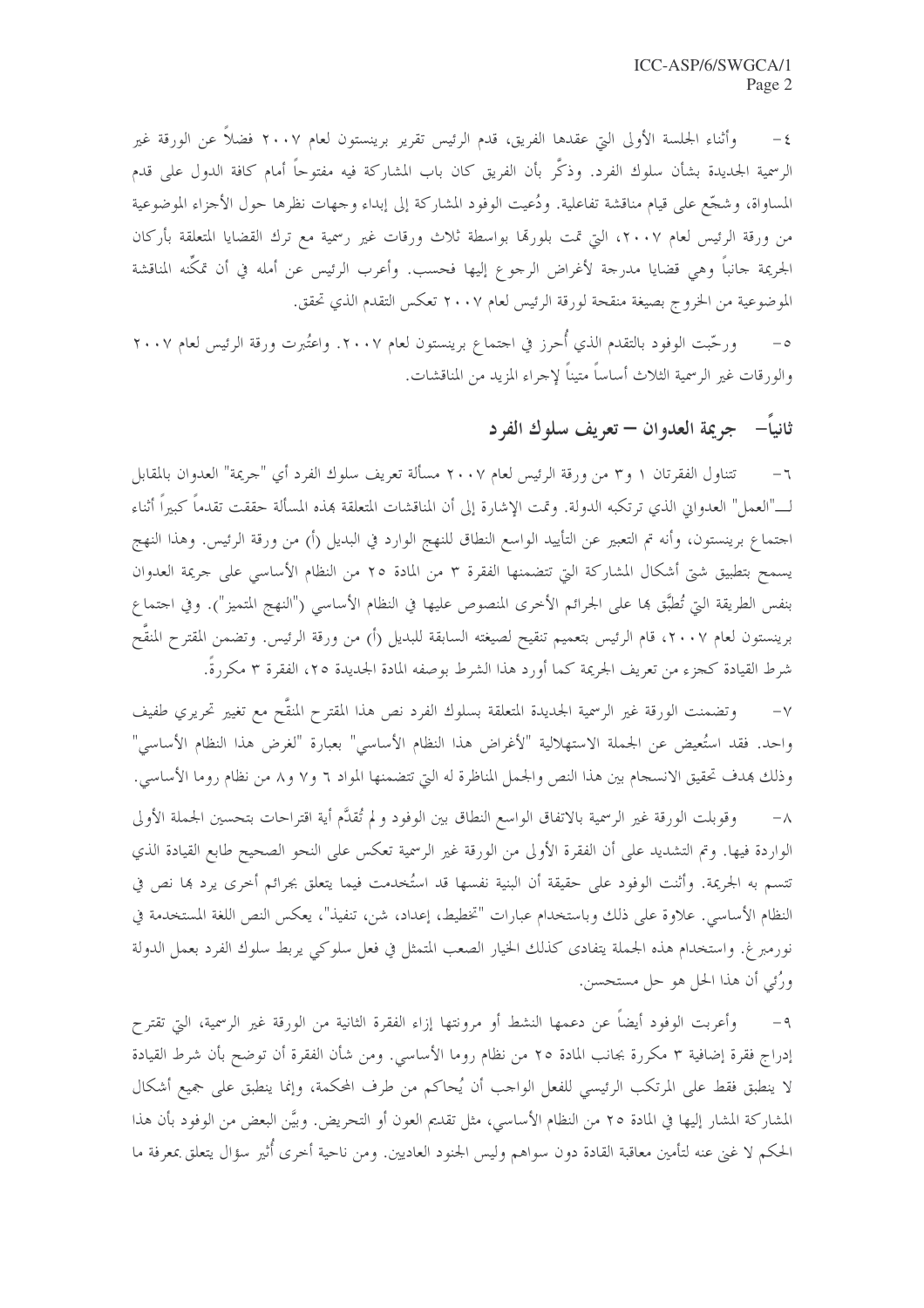إذا كان هذا الحكم سيسمح بمقاضاة أكثر من قائد واحد في بلد من البلدان بسبب عدوان. وعلاوة على ذلك، تساءل البعض عما إذا كان النص الحالي سيشمل الأشخاص الذين هم حارج الدوائر الحكومية الرسمية الذين يمكنهم أن "يشكلوا عمل الدولة أو يؤثروا فيه". وردًّا على ذلك رأت بعض الوفود أن اللغة المستخدمة معمَّمة بما فيه الكفاية بحيث تتيح مقاضاة أكثر من قائد واحد، بمن فيهم الأشخاص خارج الدوائر الحكومية الرسمية. وقيل كذلك إن هذا التفسير من شأنه أن يتمشى مع سوابق نورمبرغ، التي سيأخذها القضاة بعين الاعتبار. وحذر البعض من التعميم في صيغة شرط القيادة نظراً لأن التعميم من شأنه أن يخلق المزيد من المشاكل عوضاً عن أن يحلَّها. وتم التشديد على أن هذه الشواغل لا تقلُّل، على أي حال، من شأن الاتفاق الذي تم التوصل إليه حول الفقرة ١ من الورقة غير الرسمية.

١٠- واقتُرح إدخال تغيير تحريري يجعل الفقرة ٣ مكررة من المادة ٢٥ متماشية مع الفقرة (٣)(ه) من نفس المادة، من خلال الاستعاضة عن الجملة الافتتاحية "فيما يتعلق بـــ" بعبارة "بخصوص". علاوة على ذلك، طُرح السؤال المتعلق بمعرفة ما إذا كانت جملة "أحكام هذه المادة تنطبق فقط على الأشخاص" تتسم بالوضوح الكافي. وحول هذه النقطة، تم توضيح أن الغاية من المادة ٢٥، الفقرة ٣ مكررة، هو تأمين تطبيق شرط القيادة على كافة أشكال المشاركة. وتمت أيضاً ملاحظة أن بقية فقرات المادة ٢٥ لا تنطبق بأي حال من الأحوال.

١١- وذكَّر الرئيس الوفود، في معرض ردَّه على استفسار، أن مسألة مسؤولية القيادة (المادة ٢٨ من نظام روما الأساسي) سيُنظر فيها في مرحلة لاحقة.

ثالثاً— العمل العدواني — تعريف سلوك الدولة

١٢- ركزت المناقشات الدائرة حول تعريف "عمل الدولة" العدواني على الورقة غير الرسمية بشأن العمل العدواني، كما هي واردة في المرفق الرابع بتقرير برينستون لعام ٢٠٠٧. وذكَّر الرئيس الوفود بأن الغرض من الورقة غير الرسمية هو توضيح الصيغة التي سيُصاغ بما حكم يشتمل على الأحزاء ذات الصلة من قرار الجمعية العامة للأمم المتحدة ٢٣١٤ (د–٢٩) المؤرخ ١٤ كانون الأول/ديسمبر ١٩٧٤. والمناقشة التي دارت حول الورقة غير الرسمية شبيهة إلى حد بعيد بالمناقشة التي دارت باحتماع برينستون لعام ٢٠٠٧ حول هذه المسالة.<sup>(٥)</sup>

# "العمل العدواني" مقابل "الهجوم المسلَّح"

١٣ – تتضمن الفقرة ١ من الورقة غير الرسمية بشأن العمل العدواني المصطلحين "عمل عدواني/هجوم مسلَّح"، مما يعني وحوب الخيار بين الإشارة إلى "عمل عدواني" والإشارة إلى "هجوم مسلَّح". وكما هو الشأن بالنسبة لاحتماع برينستون في عام ٢٠٠٧، تم التعبير عن التأييد الواسع النطاق لاستخدام مصطلح "عمل عدواني". أما الوفود التي أيدت في ما مضى إدراج مصطلح "هجوم مسلَّح" فبيَّنت أنه يمكنها القبول بحذفه.

### الإشارات إلى قرار الجمعية العامة ٢٣١٤ (د−٢٩)

١٤ – تم الإعراب عن التأييد الواسع النطاق لاستخدام القرار ٣٣١٤ (د–٢٩) كأساس لتعريف العمل العدواني. بيد أنه وجهات النظر تباينت حول الكيفية التيّ يُشار ها إلى ذلك القرار، إن تمت الإشارة إطلاقاً.

<sup>(°)</sup> ICC-ASP/6/SWGCA/INF.1، الفقرات ٣٦ إلى ٥٧.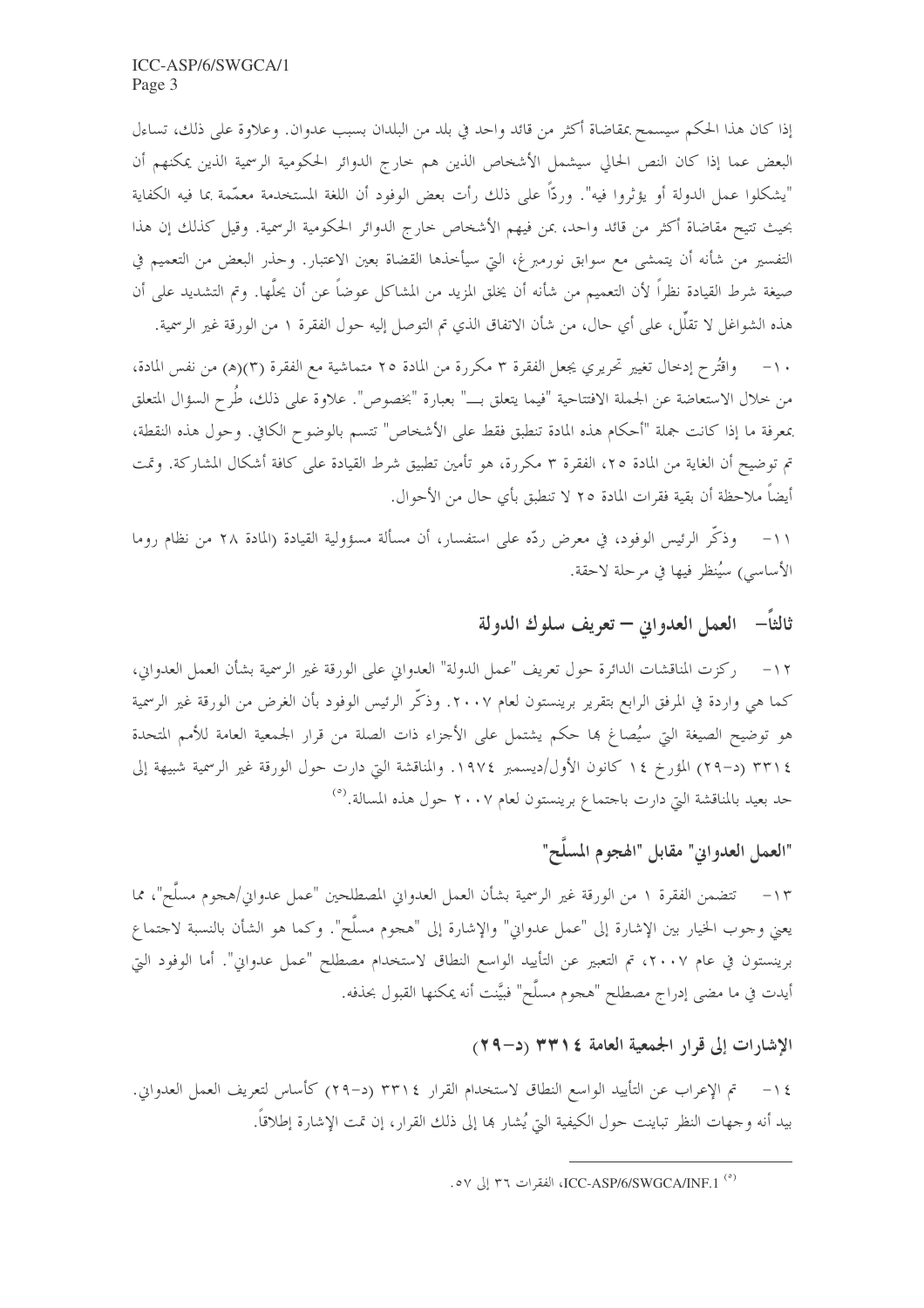١٥ – وفضَّا عددٌ من الوفود الإشارة إلى القرار ٣٣١٤ (د-٢٩) برمته، وشدَّد هؤلاء الوفود على أنه يشكل رزمةً ونصاً لا يقبل التجزئة. والإشارة إلى "المادتين ١ و٣" الواردة في الفقرة ١ من الورقة غير الرسمية ينبغي على هذا النحو حذفها. وأيدت وفود أخرى الإشارة إلى المادتين ١ و٣ من القرار، وإلاَّ فإن قيام مجلس الأمن مستقبلاً بالبت في عمل عدواني وفقاً للمادة ٤ من القرار يصبح ملزماً بالنسبة للمحكمة، ومن ثم يغدو "تشريعاً دحيلاً" على نظام روما الأساسي. ومن الصعب التوفيق بين هذا وبين مبدأ الشرعية في حالة البت الذي يعمد إليه مجلس الأمن والذي يتخطى بوضوح المبدأ التوجيهي غير الملزم الوارد في القرار ٣٣١٤ (د–٢٩). وهناك موقف ثالث عبر عن إيثار الأخذ من نص القرار دون الإشارة الصريحة إليه، وهو أسلوب استُخدم في المادة ٦ من نظام روما الأساسي فيما يخص الاتفاقية المتعلقة بالإبادة الجماعية. وعلاوة على ذلك تمت الإشارة إلى أن بالإمكان التوصل إلى حل وسط من حلال الاحتفاظ بإشارة واحدة فقط للقرار في الورقة غير الرسمية: واستناداً إلى هذا النهج، تنتهي عندئذ الفقرة الأولى بعد عبارة "يتعارض مع ميثاق الأمم المتحدة".

١٦– وقَلِّم اقتراح مفاده تعريف جريمة العدوان دون استنساخ للأجزاء ذات الصلة من القرار ٣٣١٤ (د–٢٩) على صعيد نظام روما الأساسي، ولكن من حلال الإشارة إليه بطريقة مختلفة قليلاً عن الصيغة المتضمنة حالياً في الفقرة ٢ من ورقة الرئيس لعام ٢٠٠٧: "لأغراض الفقرة ١، يعيّ العمل العدواني عملاً من الأعمال الواردة في التعريف الوارد في القرار ٣٣١٤ (د–٢٩) المؤرخ ١٤ كانون الأول/ديسمبر ١٩٧٤."

#### "العبارة الاستهلالية" لتعريف العدوان

١٧– دارت مناقشة محدودة حول "العبارة الاستهلالية" لتعريف العدوان بصيغتها الواردة في الجملة الأولى من الفقرة ٢ من الورقة غير الرسمية. وكما هو الشأن في احتماع برينستون، قُلِّم اقتراح بإضافة كلمة "غير المشروع" بعد جملة "استخدام القوة المسلحة". واعترض بعض المشاركين على هذا الاقتراح.

# قائمة الأعمال التي يصدق عليها وصف العمل العدواني

١٨- إن مناقشة الورقة غير الرسمية بشأن العمل العدواني ركّزت على قائمة الأعمال التي يصدق عليها الوصف بألها عمل عدواني والحجج والمواقف المماثلة التي تم التعبير عنها أثناء احتماع برينستون لعام ٢٠٠٧. وكان هناك تأييد عام لإدراج قائمة الأعمال هذه المستمدة من المادة ٣ من القرار ٢٣١٤ (د–٢٩). من ناحية أحرى ظلت الآراء متباينة فيما يتعلق بما إذا كانت قائمة الأعمال هذه ينبغي أن تكون قائمة جامعة مانعة ("مغلقة") أو غير جامعة ("مفتوحة") — وكذلك ما إذا كان ينبغي أن تكون "مفتوحة" أو "مغلقة" في المشروع المتضمن في الورقة غير الرسمية. ثم إن عبارة "أي من الأعمال التالية" عبارة يشوها بعض الغموض.

١٩− وأيد عدد من الوفود القائمة كما هي واردة في الورقة غير الرسمية. وتم التشديد على أن هذه القائمة هي مغلقة بما يكفي للحفاظ على مبدأ الشرعية، وهي في الوقت نفسه مصاغة بشكل معمم إلى حد ما. وحذر البعض من إعادة كتابة القائمة حيث إن ذلك سيُفضى إلى مشاكل لا حصر لها.

والوفود التي فضلت القائمة المغلقة شدَّدت على أهمية مبدأ الشرعية كما هو معيَّر عنه بوجه خاص في المادة  $-\tau$ . ٢٢ من النظام الأساسي (لا جريمة إلا بنص). وتمت الإشارة إلى أن القائمة يمكن أن تكون مغلقة بحذف الإشارة إلى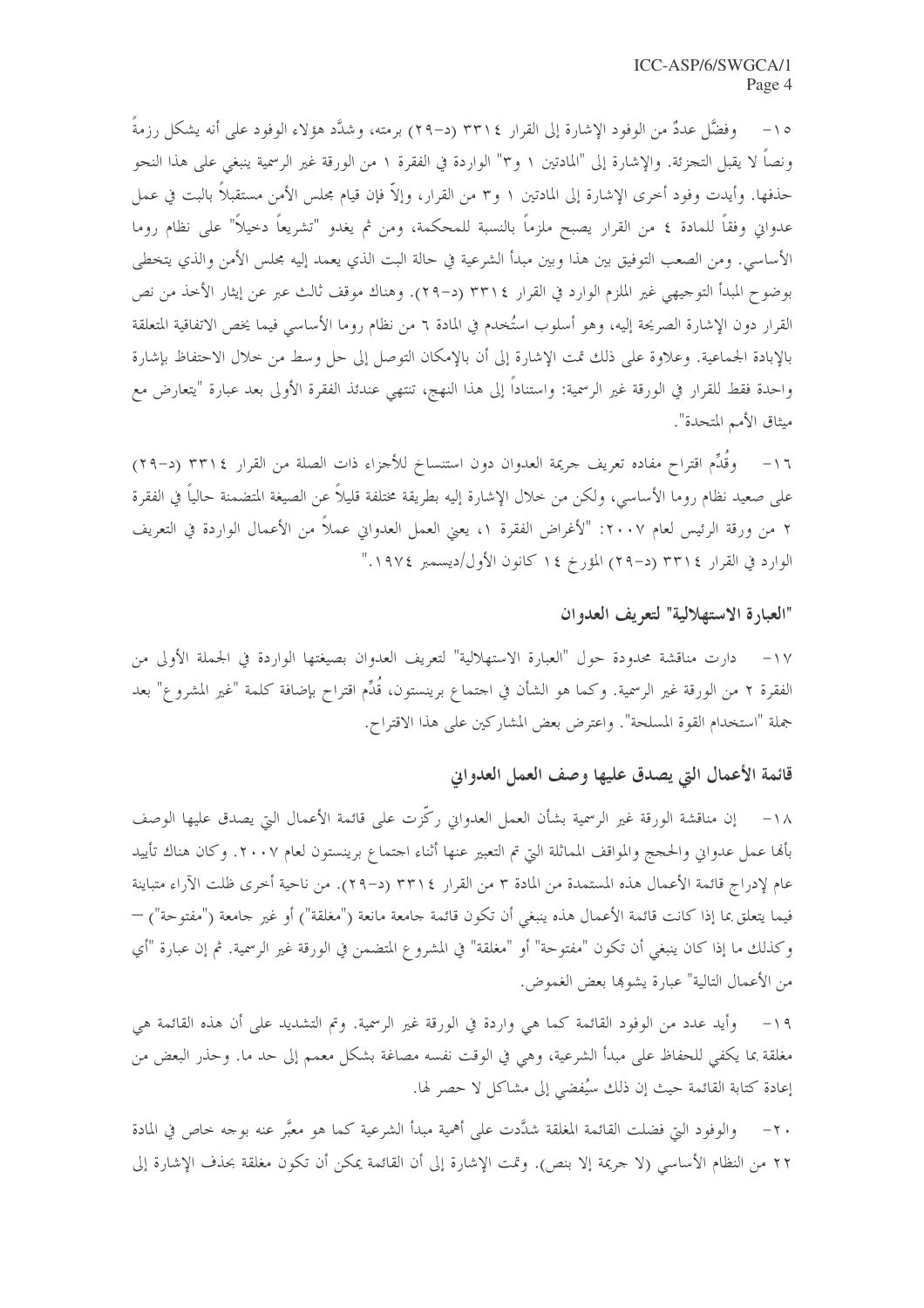القرار ٣٣١٤ (د–٢٩) حيث إن ذلك القرار نص بكل وضوح على قائمة غير جامعة. وقُدِّم اقتراح مؤداه أنه يمكن أن تُدرَج مستقبلاً التطورات التي يشهدها القانون الدولي ذات الصلة بالعدوان في النظام الأساسي في شكل تعديلات. وفي هذا السياق، تم التذكير بالنهج المتوحى في إطار المادة ٨، الفقرة ٢ (ب) ٢٠٬ من النظام الأساسي. وهناك حاجة لإفساح المحال للتطورات المقبلة التي يشهدها القانون الدولي ولضمان عدم تمتع الجناة مستقبلاً بالإفلات من العقاب. والأعمال المنصوص عليها في المادة ٣ من القرار ٣٣١٤ (د-٢٩) ينبغي أن يُنظر إليها بوصفها مجرد قائمة بالأمثلة النموذجية على الطرق التي يمكن أن يُقترَف ها العدوان. وتم التعبير عن النظرة القائلة بأن هذا الأمر يصدق بوجه خاص بالنظر إلى التطورات التي حدثت منذ اعتماد القرار ٣٣١٤ (د–٢٩). وبالمقارنة مع القائمة المُدرجَة في ذلك القرار هناك أعمال أخرى يمكن أن يصدق عليها الوصف بألها أعمال عدوانية.

٢١– وهناك اقتراح قُدٍّم بإضافة فقرة فرعية في نماية القائمة نصها كالآتي: "أي عمل آخر ذو طابع مماثل يحكم بحلس الأمن بأنه يشكل عملاً عدوانياً بموحب المادة ٤ من القرار ٣٣١٤ (د–٢٩)". والإشارة إلى "ذي طابع مماثل" يُقصد بمذه العبارة كفالة الاحترام لمبدأ الشرعية. وقُدِّم هذا الاقتراح بناءً على الفهم القائل بأن النص الحالي للورقة غير الرسمية مؤداه أن أي عمل أُدرج يتعين أن يتوفر فيه المعيار المتعلق بالعمل العدواني والذي تتضمنه الفقرة "الاستهلالية" من التعريف. ورداً على هذا الاقتراح أُثير بعض القلق إزاء الغموض الذي يكتنف اللغة المستخدمة، واحترام مبدأ الشرعية والحفاظ على استقلالية المحكمة.

٢٢– وقُلِّم اقتراح يدعو إلى ترك قائمة الأعمال لحين تناول أركان الجرائم التي ستُعتمد في مرحلة لاحقة. ولكن أبديت بعض التحفظات إزاء هذا النهج نظراً لأن أركان الجريمة بحسب الفقرة ١ من المادة ٩ من نظام روما الأساسي يُقصَد ها أن تكون أداةً من الأدوات التي تعين على تفسير نظام روما الأساسي ولا تسد أي ثغرة فيه.

٢٣– وأُبديت وجهة نظر مفادها أن الأعمال الوارد تعدادها في القرار ٣٣١٤ (د–٢٩) لا يمكن اعتبار أن جميعها تفي بعتبة "أحطر الجرائم التي تثير قلق المحتمع الدولي" على نحوٍ ما يشترطه نظام روما الأساسي. وحقيقة كهذه تضفي على إدراج شرط العتبة أهمية أكبر. وعلاوة على ذلك، أكدت بعض الوفود أن القرار ٣٣١٤ كان في المقام الأول قراراً سياسياً وأنه لم يوضع ليكون أساساً للإجراءات الجنائية كما أكدت أن قائمة الأفعال الواردة في المادة ٣ من القرار ليست دقيقة بالقدر الكافي لوصف الأعمال العدوانية في النظام الأساسي بالدقة المطلوبة للمواد الجنائية. واعترضت وفود أخرى على هذا التقييم.

# استقلال المحكمة ومجلس الأمن في مجال البت في وقوع عمل عدواني

إليها اجتماع برينستون لعام ٢٠٠٧ بشأن الآثار المترتبة على حكم يوضع مستقبلاً لمحلس الأمن فيما يتعلق بالعدوان<sup>(٦)</sup>. واتُفق على أن مجلس الأمن لن يكون مقيداً بأحكام نظام روما الأساسي المتعلقة بتعريف العدوان الرامية إلى تحديد الإجراءات الجنائية الواحب اتخاذها ضد الأفراد المسؤولين عن ارتكاب هذه الجريمة. ولن تكون المحكمة، بدورها، مقيدة بقرار مجلس الأمن أو أي جهاز آخر خلاف المحكمة. فلكل من المحكمة ومجلس الأمن دور مستقل،

<sup>05)</sup> ICC-ASP/6/SWGCA/INF.1 الفقرة ٥٤.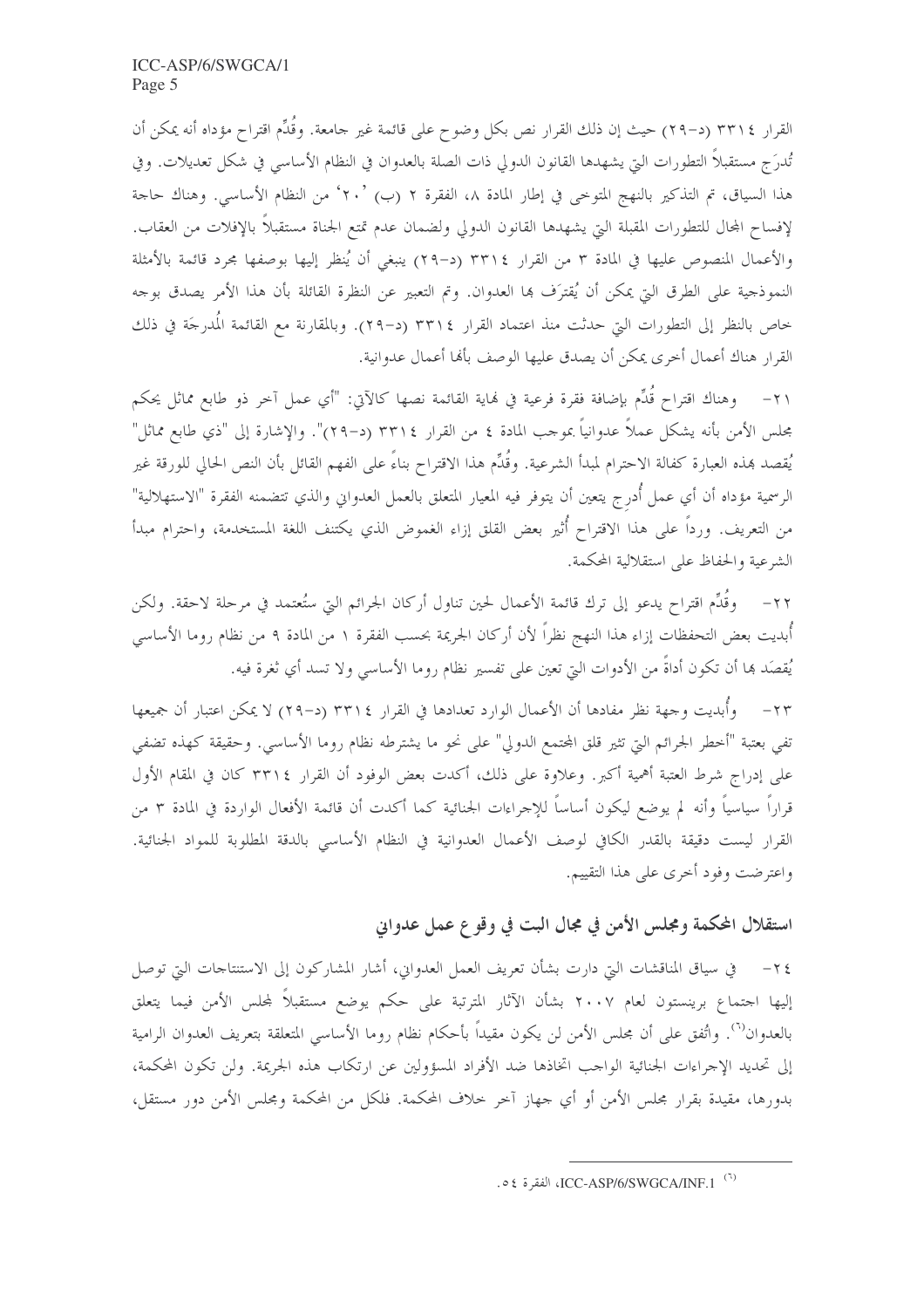ولكنهما متكاملان. وأشار الرئيس في هذا السياق إلى أهمية التوصل إلى فمج يفصل بوضوح بين المسائل المتعلقة بالتعريف والمسائل المتعلقة بالاختصاص.

#### تقييد العمل العدوايي (العتبة)

٢٥– قدمت بعض الوفود تعليقات بشأن الحاجة إلى تقييد العمل العدواني (العتبة)، على النحو المبين في النصين الواردين بين قوسين معقوفتين في الفقرة ١ من الورقة المقدمة من الرئيس في عام ٢٠٠٧ اللذين يفرضان قيوداً على طبيعة وموضوع أو نتيجة العمل العدواني. وكما حدث في احتماع برينستون لعام ٢٠٠٧، أعرب عن تأييد واسع النطاق للإبقاء على عبارة "الذي يشكل بحكم خصائصه، وخطورته، ونطاقه انتهاكا صارخا لميثاق الأم المتحدة". وأعربت بعض الوفود التي أعلنت قبل ذلك عن رغبتها في حذف هذه العبارة عن مرونتها بصدد الإبقاء عليها.

٢٦– وطلبت عدة وفود إلغاء المواد المذكورة في العبارة الثانية الواردة بين قوسين معقوفتين لألها ستؤدي بإضافة عبارة "مثل، على وجه الخصوص، حرب عدوانية أو عمل يكون هدفهما أو نتيجتهما الاحتلال العسكري لإقليم دولة أخرى أو لجزء منه أو ضمه" إلى توسيع نطاق الأعمال التي توصف بألها "أعمال عدوانية". وقالت وفود أخرى إلها تفضل الإبقاء على هذه العبارة.

# رابعاً– شروط ممارسة الاختصاص

٢٧– ركزت المناقشات على الورقة غير الرسمية المقدمة بشأن ممارسة الاختصاص والواردة في المرفق الثالث من تقرير برينستون لعام ٢٠٠٧. وأوضح الرئيس أن الهدف الرئيسي من الورقة هو تحسين مضمون الأحكام المتعلقة بالاختصاص وتوضيح بعض الجوانب التقنية. وتضمنت الورقة، عوضا عن الأقواس المعقوفة، عناصر من الممكن الجمع بينها بطرق مختلفة أو إلغاء البعض منها، ولذلك فإنها تعبر عن جميع المواقف والخيارات الواردة في الورقة المقدمة في عام ٢٠٠٧. وقال إنه لم يُحرز تقدم في المناقشات التي جرت في الاجتماعات السابقة في موضوع الدور الذي ينبغي أن يقوم به مجلس الأمن وإلى أن المواقف العامة المتعلقة بذلك معروفة حيداً. واقترح لذلك تركيز المناقشات على حانبين حديدين في الورقة غير الرسمية بالمقارنة بالورقة المقدمة في عام ٢٠٠٧ هما:

- (أ) الدور المقترح للدائرة التمهيدية،
- (ب) خيار ما يسمى "الضوء الأخضر" لمحلس الأمن.

٢٨– واغتنمت وفود كثيرة الفرصة لتكرار مواقفها العامة بشأن مسألة ممارسة الاختصاص، ولاسيما بشأن دور مجلس الأمن. وترد هذه المواقف والأسانيد المنطقية المقدمة بشأهًا بالتفصيل في تقارير اجتماعات الفريق العامل الخاص الرسمية وغير الرسمية السابقة وآحرها تقرير برينستون لعام ٢٠٠٧.

## التعليقات العامة على الورقة غير الرسمية

٢٩- أعرب المشاركون عموماً عن ارتياحهم لمضمون الورقة غير الرسمية المتعلقة بممارسة الاختصاص. ورحب المشاركون بهذه الورقة لألها تفصل بين مسائل الاختصاص وتعريف العدوان ولألها تقترح إضافة نص منفصل في نظام روما الأساسي (المادة ١٥ مكرراً). وفي هذا السياق، اقترح البعض زيادة الفصل بين الأحكام المتعلقة بجريمة العدوان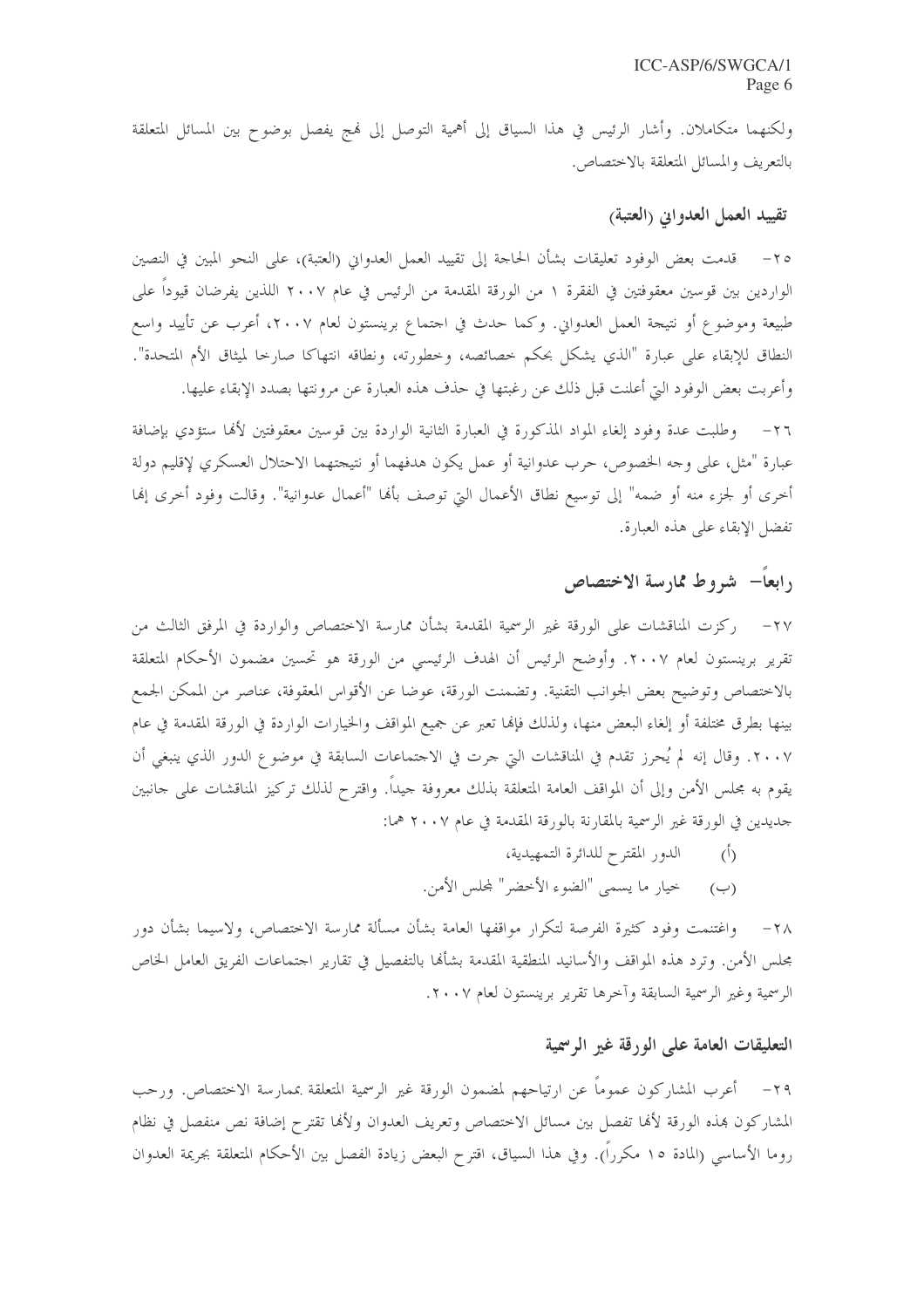لتحقيق المزيد من الوضوح. ورحبت الوفود أيضاً بالمادة ١٥ مكرراً المقترحة لألها تبين في الفقرة ١ بوضوح أن جميع الوسائل الثلاث لتحريك الدعوى المنصوص عليها في المادة ١٣ من النظام الأساسي تنطبق على جريمة العدوان.

٣٠ – وتساءلت بعض الوفود عن العلاقة بين المادة ١٥ من نظام روما الأساسي والمادة ١٥ مكرراً المقترحة. وأوضح الرئيس أن المادة ١٥ مكرراً لا تحول دون تطبيق المادة ١٥ بأكملها، بما في ذلك الأحكام المتعلقة بحقوق الضحايا.

#### دور الدائرة التمهيدية

٣١ – تتوخى الفقرتان ٢ و ٣ من الورقة غير الرسمية دوراً للدائرة التمهيدية فيما يتعلق بالتحقيق في جريمة العدوان: فمن ناحية، ستعمل الدائرة التمهيدية كأداة للتصفية والرقابة القضائية وتراقب بذلك أنشطة المدعى العام فيما يتعلق بجريمة العدوان (الفقرات ٢ و ٣ و ٥ من الورقة غير الرسمية). وستكون، من ناحية أخرى، مسؤولة عن إبلاغ مجلس الأمن في حالة عدم وجود قرار منه (الفقرة ٤ من الورقة غير الرسمية). وحازت هاتان الوظيفتان للدور المقترح للدائرة التمهيدية تأييداً محدوداً. وأعرب عن رأي مفاده أن الإحراءات المتعلقة بجريمة العدوان ينبغي أن تتفق بقدر الإمكان مع الأحكام القائمة لنظام روما الأساسي وان الدور المقترح للدائرة التمهيدية يبدو معقداً.

٣٢– وفيما يتعلق بدور الدائرة التمهيدية كأداة للتصفية، أكدت بعض الوفود على عدم الاحتياج إلى رقابة أو موازنة إضافية. وأعرب عن شواغل عملية أيضاً، إذ من الواضح أن قرار الدائرة التمهيدية سيكون لاحقاً لشروع المدعى العام في التحقيق في الدعوى.

٣٣– ورأت الوفود التي أيدت دور الدائرة التمهيدية المتوحى في الورقة غير الرسمية كوسيلة لموازنة سلطات المدعى العام وبالتالي للتخفيف من المخاوف التي أبديت بشأن التحقيق لأغراض سياسية والحفاظ على استقلال المحكمة. واعتبر الاقتراح أيضا حلا وسطا حيداً بين المواقف المختلفة وعاملا مساعداً لتوافق الآراء بشأن حريمة العدوان. وقيل إن الدور المتوحى للدائرة التمهيدية موجود فعلا في نظام روما الأساسي. والاختلاف الوحيد المقترح في حالة العدوان هو أنه سينطبق على القضايا التي يشرع المدعى العام في التحقيق فيها بأي وسيلة من الوسائل الثلاث لتحريك الدعوى المنصوص عليها في المادة ١٣ من النظام الأساسي وليس على الحالات التي يشرع في التحقيق فيها من تلقاء نفسه فقط. وفي هذا السياق، رئي أن تعمل الدائرة التمهيدية كأداة للتصفية في القضايا التي لا يشارك فيها مجلس الأمن فقط.

٣٤- وتساءل البعض عن الفائدة من الدور المتوحى للدائرة التمهيدية في إبلاغ مجلس الأمن لأنه لن يعزز الحوار بين مجلس الأمن والمدعى العام. ورئي عوضاً عن ذلك أن الإبلاغ ينبغي أن يتم عن طريق المدعى العام. وأشير إلى احتمال أن يكون لرئيس المحكمة دور في هذا الشأن. وفيما يتعلق بإبلاغ مجلس الأمن عموماً، رئي أن من الأفضل الرجوع إلى النهج المتوحى في الفقرة ٤ من ورقة الرئيس لعام ٢٠٠٧.

# "الضوء الأخضر" من مجلس الأمن

٣٥– أوضح الرئيس أن النص المقدم في الفقرة ٣ (ب) من الورقة غير الرسمية عبارة عن محاولة لتوفير خيار إضافي في حالة عدم البت من حانب محلس الأمن في وقوع أو عدم وقوع عمل عدواني. وفي هذه الحالة، من المفيد أن يوحد قرار واضح وصريح من مجلس الأمن لإعطاء "الضوء الأخضر" للمحكمة للشروع في نظر الدعوى دون البت من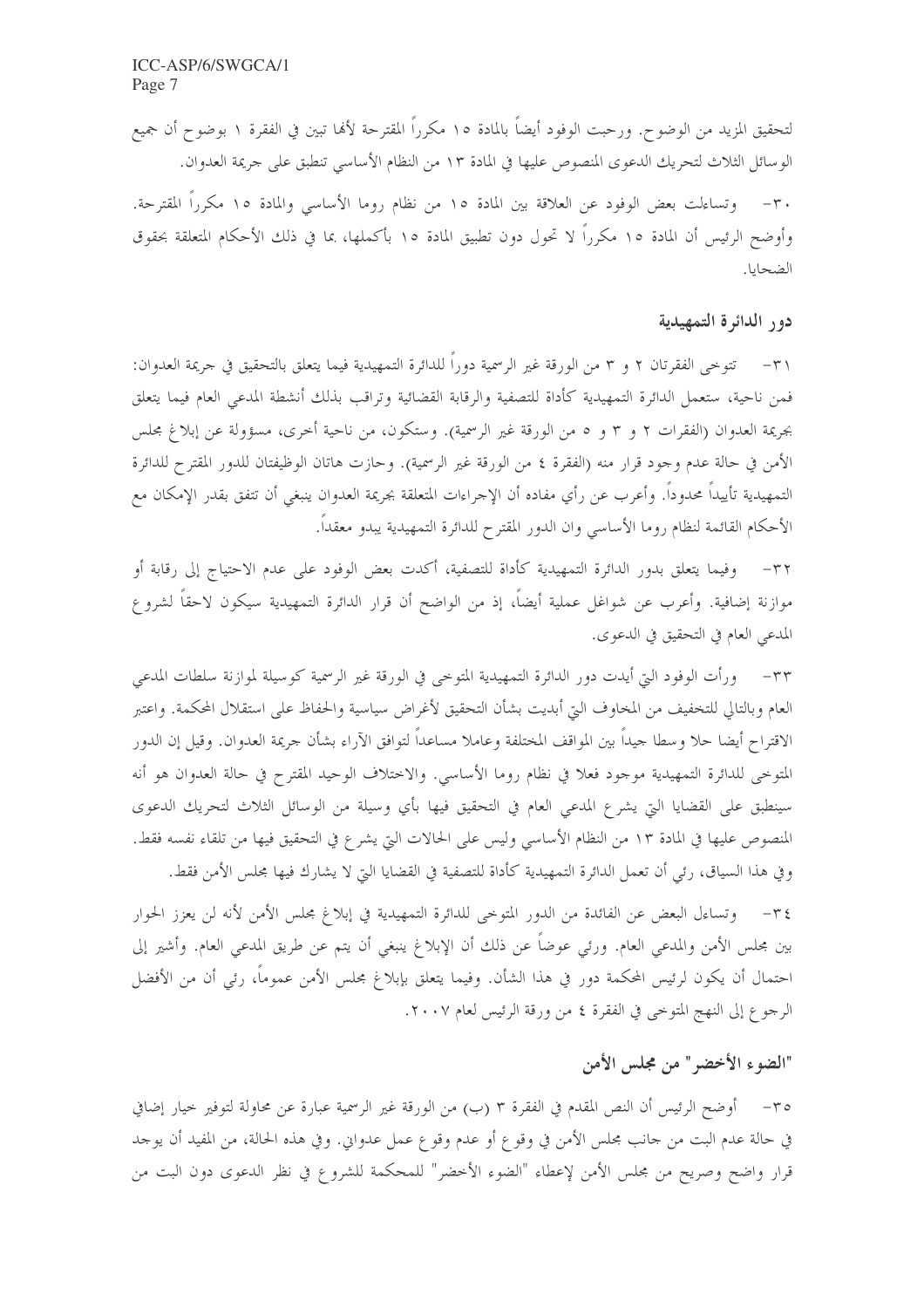الناحية الموضوعية في وقوع أو عدم وقوع عمل من أعمال العدوان. وكان الهدف من تقديم هذا الخيار هو النظر في إمكانية التوصل إلى حل وسط بين الذين يدافعون عن الاختصاص المطلق لمحلس الأمن والذين يبحثون عن سيناريوهات أخرى لشروع المحكمة في التحقيق.

٣٦– وكما حدث في برينستون، كان التأييد الذي حصل عليه هذا النص محدوداً. ورأى البعض أن عبارة "تقرر عدم الاعتراض" غير واضحة لألها لا تبين طبيعة القرار المطلوب من مجلس الأمن. وانتقدت الوفود التي رفضت الخيار الوارد في الفقرة ٣ (أ) الفقرة ٣ (ب) أيضاً على أساس ألها تخل باستقلال المحكمة وتضفى بالتالي طابعاً سياسياً على أعمالها. وقيل أيضا إن هذا الخيار يؤدي إلى البت ضمنياً في العدوان ويؤدي بالتالي إلى خضوع المحكمة لمحلس الأمن. ورأى آخرون أنه لا يشجع الحوار بين المحكمة ومجلس الأمن. وأبديت أيضا شكوك بشأن الأساس القانوني لهذا الحكم. فبينما يرتبط الخيار الوارد في الفقرة ٣ (أ) بالمادة ٣٩ من ميثاق الأمم المتحدة، فإن الخيار قيد البحث ليس له مثل هذا الأساس القانوين ولذلك فإنه لا يتفق مع استقلال المحكمة.

٣٧ – وتساءل البعض عن العلاقة بين حيار "الضوء الأحضر" والمادتين ١٣ و١٦ من نظام روما الأساسي. وأوضح الرئيس أن حيار "الضوء الأخضر" يختلف عن الإحالة من مجلس الأمن وفقا للمادة ١٣ وإن كان من الممكن التوفيق بينهما. وقال إن حيار "الضوء الأخضر" يختلف أيضا عن المادة ١٦ من نظام روما الأساسي التي تجيز لمحلس الأمن أن يرجئ التحقيق. ولن يؤثر حيار "الضوء الأخضر" على أي من هذين الحكمين. وقيل رداً على ذلك إن الفقرة ٣ (ب) ستكون غير مجدية في ضوء المادة ١٦. وقيل أيضاً إن المادة ١٦ تحقق توازنا دقيقا بين المحكمة ومجلس الأمن وإن هذا يعتبر كافيا لتنظيم العلاقة بين هاتين الهيئتين.

٣٨ – وأعربت بعض الوفود عن اهتمامها بالاقتراح. وقالت إنه سيسمح لمجلس الأمن بالتصرف بسرعة وسيوفر له خياراً حديداً لا حاجة فيه للبت في وقوع أو عدم وقوع عمل من أعمال العدوان. وأشير إلى أن القرار الصادر من محلس الأمن بإعطاء "الضوء الأخضر" ينبغي أن يكون صريحاً وليس ضمنياً. وأشير أيضا إلى أن الخيار يحتاج إلى مزيد من التوضيح، لاسيما فيما يتعلق بالطرائق التي سيتخذ بموجبها هذا القرار. وفي هذا السياق، رأى البعض أن القرار الصادر من مجلس الأمن بشأن إعطاء "الضوء الأخضر" ينبغي أن يكون بموجب الفصل السابع من الميثاق. ورأى آخرون أن جمعية الدول الأطراف لا تملك السلطة لأن تبين لمحلس الأمن الشكل الذي ينبغي أن يتخذه هذا القرار .

# البت من جانب الجمعية العامة أو محكمة العدل الدولية في وقوع عملٍ من أعمال العدوان

٣٩– أبديت آراء مختلفة بشأن الخيار الوارد في الفقرة ٣ (ج) من الورقة المقدمة من الرئيس في عام ٢٠٠٧. وطلبت عدة وفود إلغاء هذه الفقرة لعدم حصول الدور الذي يراد إعطاؤه للجمعية العامة أو محكمة العدل الدولية على قدر كاف من التأييد. وأصرّت وفود أخرى على الإبقاء على الخيار الوارد في الفقرة ٣ (ج) لأنه يربط خاصة بين وجهات النظر المختلفة. ورأت بعض الوفود المؤيدة للإبقاء على هذا الخيار إعطاء دور للجمعية العامة فقط وأبدت تحفظات بشأن إعطاء دور لمحكمة العدل الدولية لما قد يؤدي إليه ذلك من إيجاد تسلسل هرمي بين المحاكم الدولية. وفي هذا السياق، ُأعرب عن رأي مفاده أن الفقرتين ٣ (ج) و ٣ (ب) تحتويان على حل توفيقي ربما لم يحن الوقت بعد للموافقة عليها. وقيل أيضاً إن الصياغة الحالية لهذا البديل تحسين للصياغات السابقة.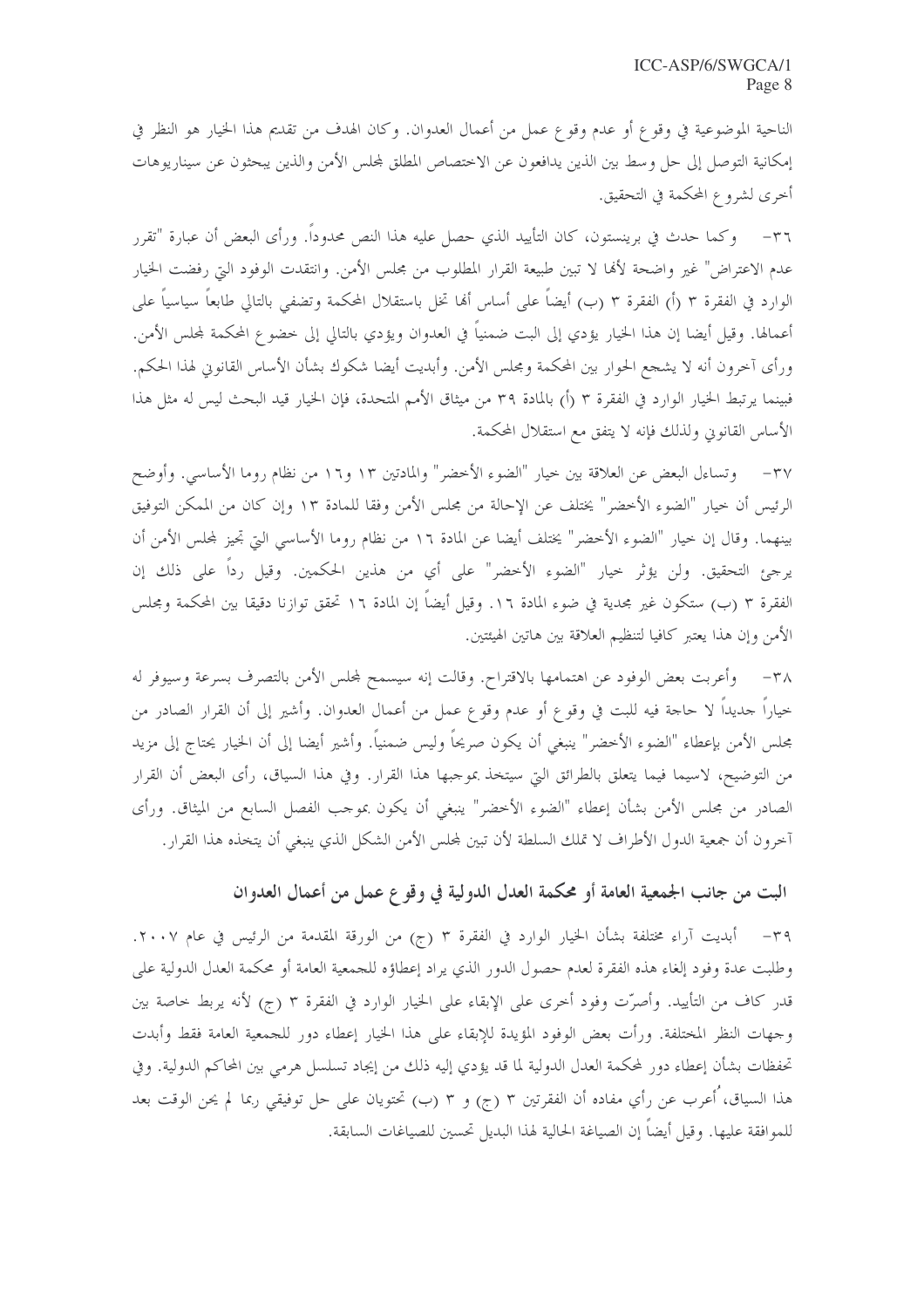## خامسا – القضايا الموضوعية الأخرى

· ٤- أشار الرئيس إلى أهمية النظر في موضوع أركان الجريمة وطلب من الوفود أن تنظر فيما إذا كان ينبغي أن تعتمد الأركان في المؤتمر الاستعراضي، مع الأحكام التي ستدرج في نظام روما الأساسي، أم أنه يجوز تأحيل ذلك إلى مرحلة لاحقة. وبعد مناقشة وحيزة، اتفق على عدم الشروع في هذه العملية في المرحلة الحالية، لأن المشروع الحالي يتضمن بدائل كثيرة. ويمكن النظر في الموضوع مرة أخرى بعد وضع نسخة حديدة لورقة الرئيس.

٤١ – وأشار الرئيس إلى ضرورة مناقشة الإجراءات الواجبة لدحول الأحكام المتعلقة بجريمة العدوان في حيز النفاذ. وفي هذا السياق، استرعى النظر إلى المادة ١٢١ ذات الصلة من نظام روما الأساسي كما استرعى النظر إلى المناقشات التي جرت في عامي ٢٠٠٤ و٢٠٠٥ في اجتماعات برينستون"). ونظراً لضيق الوقت المتاح وتعقيد الموضوع، أحلت المناقشة إلى مرحلة لاحقة.

سادسا–الأعمال المقبلة للفريق العامل الخاص

نظرت الوفود في مسألة الاجتماعات المقبلة للفريق العامل بناء على مذكرة غير رسمية من الرئيس تحتوي على  $-57$ خريطة الطريق للمؤتمر الاستعراضي: ومن المقرر أن يعقد الاحتماع المقبل للفريق العامل أثناء الدورة السادسة المستأنفة للجمعية التي ستعقد في الفترة من ٢ إلى ٦ حزيران/يونيه ٢٠٠٨ في نيويورك، وأن يعقد الاجتماع التالي للفريق العامل أثناء الدورة السابعة للجمعية التي ستعقد في الفترة من ١٤ إلى ٢٢ تشرين الثاني/نوفمبر ٢٠٠٨ في لاهاي. ولم تحدد حتى الآن المدة التي ستخصص لجريمة العدوان أثناء الدورة السابعة. وتقترح المذكرة غير الرسمية على جمعية الدول الأطراف أن تخصص لجريمة العدوان يومين من أيام العمل أثناء الدورة السابعة وخمسة من أيام العمل أثناء الدورة السابعة المستأنفة التي ستعقد في نيسان/أبريل، أو أيار/مايو، أو حزيران/يونيه ٢٠٠٩. وينبغي أن يبين المكتب المواعيد المحددة لهذه الاجتماعات كما ينبغي أن تتم، وفقاً لما جاء في القرار ICC-ASP/5/Res.3، قبل ١٢ شهراً تقريباً من التاريخ المحدد للمؤتمر الاستعراضي. وستنتهي أعمال الفريق العامل بانتهاء الاحتماع الذي سيعقده أثناء الدورة المستأنفة. ووافقت الوفود على المقترحات الواردة في المذكرة غير الرسمية وعلى أن يشار إليها في القرار الشامل للدورة السادسة للجمعية.

<sup>&</sup>lt;sup>(٧)</sup> الوثائق الرسمية لجمعية الدول الأطراف في نظام روما الأساسي للمحكمة الجنائية الدولية، الدورة الثالثة، لاهاي، ٦ - ١٠ *أيلول/سبتمبر ٢٠٠٤* (منشورات المحكمة الجنائية الدولية، الوثيقة ICC-ASP/3/25)، المرفق الثاني- الفقرات ١٠ إلى ١٩. أنظر أيضا الوثائق الرسمية لجمعية الدول الأطراف في نظام روما الأساسي للمحكمة الجنائية الدولية، الدورة الرابعة، لاهاي، ٢٨ تشرين الثاني/نوفمبر – ٣ كانون الأول/ديسمبر ٢٠٠٥ (منشورات المحكمة الجنائية الدولية، الوثيقة ICC-ASP/4/32)، المرفق الثاني- ألف، الفقرات ٦ إلى ١٧.